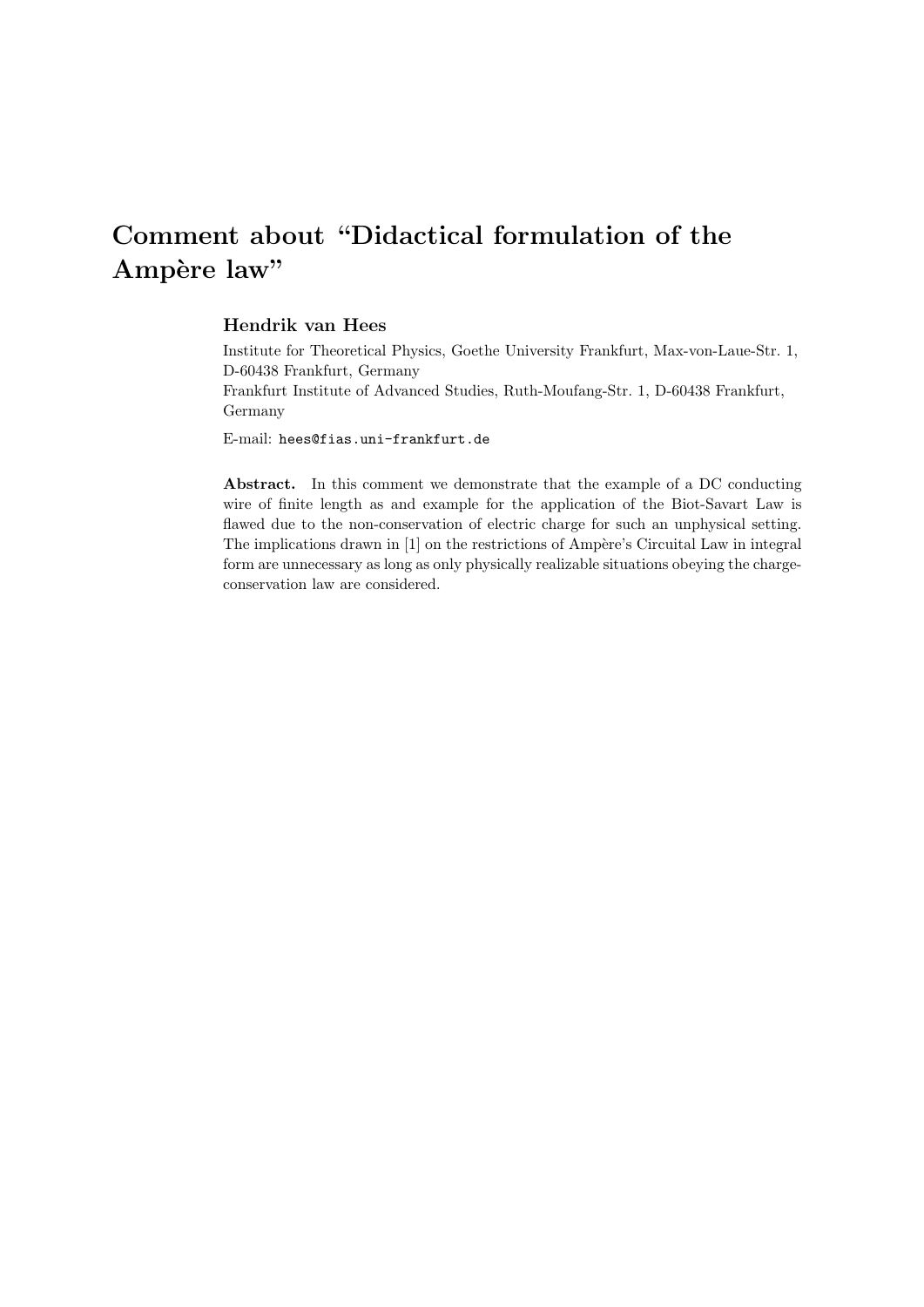## 1. Foundations

The following considerations can be found in any textbook on electromagnetics, e.g., in [2, 3, 4]. The foundation of electrodynamics from a modern point of view is that it provides the paradigm of a (classical) relativistic local field theory with a "massless" vector field, which necessarily must be described as a gauge field from the point of view of representation theory of the Poincar´e group. With this paradigm in mind, one should teach electromagnetics emphasizing these underlying principles. Particularly the theory is most clearly set up with the local Maxwell equations in vacuo. In this manuscript we restrict ourselves to the most simple application of magnetostatics, i.e., the calculation of the magnetic field,  $\vec{B}$ , for a given electric current-density distribution,  $\vec{j}$ . Assuming stationarity, in this case the Maxwell equations separate into equations for the electric and magnetic field components separately, and we consider only the magnetic field.

In the vacuum, using Heaviside-Lorentz units, the magnetostatic equations in vacuo read

$$
\vec{\nabla} \cdot \vec{B} = 0,\tag{1}
$$

and

$$
\vec{\nabla} \times \vec{B} = \frac{\vec{j}}{c}.
$$

The first Law (Gauss's Law for the magnetic field) states that there are no magnetic monopole charges, and the second Law (Ampère's Law) states that in the static limit the electric current density provides the vortex source of the magnetic field.

A very important point, related to gauge invariance, is that from (2) it immediately follows that the current density must fulfill the integrability constraint

$$
\vec{\nabla} \cdot \vec{j} = 0,\tag{3}
$$

which is the stationary version of the **local charge-conservation** law. That this follows without the consideration of the detailed equations of motion for the charged particles making up the current density is due to the gauge-invariance constraint and of utmost importance for the physicality of the solutions for the electromagnetic field.

The solution of the coupled set of field equations  $(1)$  and  $(2)$ , given the constraint (3), starts with the introduction of a vector potential for the magnetic field, making use of Helmholtz's fundamental theorem of vector calculus:

$$
\vec{B} = \vec{\nabla} \times \vec{A}.\tag{4}
$$

The vector potential is determined only up to an additive gradient field, which reflects gauge invariance for the static magnetic field. This "gauge freedom" can be used to simplify the task to solve for  $(2)$ . With  $(4)$  the Ampère Law reads

$$
\vec{\nabla} \times (\vec{\nabla} \times \vec{A}) = \frac{\vec{j}}{c}.
$$
\n(5)

In Cartesian coordinates we can write

$$
\vec{\nabla}(\vec{\nabla} \cdot \vec{A}) - \Delta \vec{A} = \frac{\vec{j}}{c}.
$$
\n(6)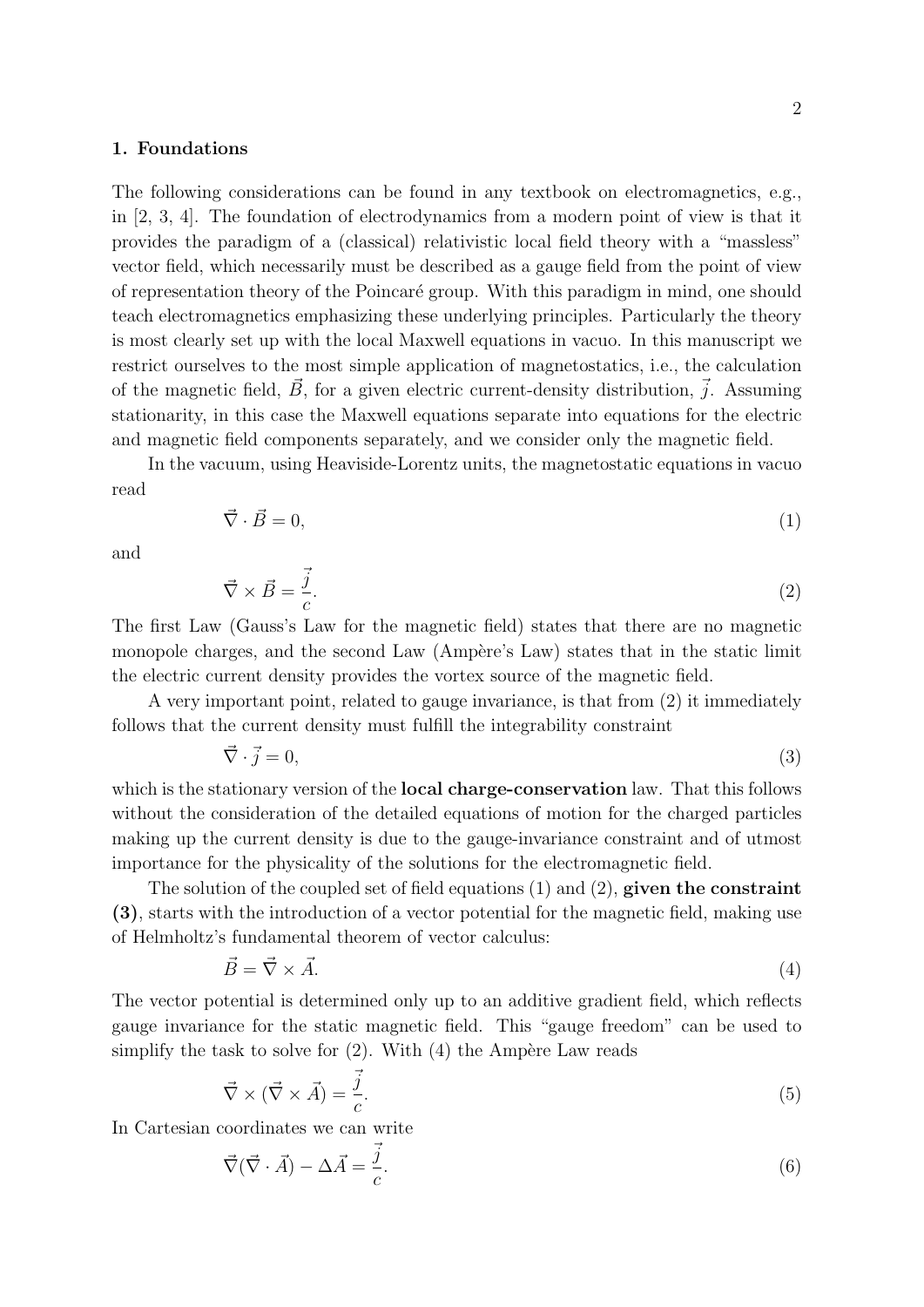Choosing the Coulomb-gauge constraint,

$$
\vec{\nabla} \cdot \vec{A} = 0,\tag{7}
$$

as an auxiliary condition yields the Poisson equation

$$
\Delta \vec{A} = -\frac{\vec{j}}{c}.\tag{8}
$$

The solution in terms of the Green's function for the Laplace operator on  $\mathbb{R}^3$  is immediately clear from the analogous equation for the scalar potential in electrostatics:

$$
\vec{A}(\vec{x}) = \frac{1}{4\pi c} \int_{\mathbb{R}^3} d^3 \vec{x}' \frac{\vec{j}(\vec{x}')}{|\vec{x} - \vec{x}'|}.
$$
\n(9)

This is a valid solution if and only if the Coulomb-gauge condition (7) is fulfilled. Differentiation of (9) yields

$$
\vec{\nabla} \cdot \vec{A}(\vec{x}) = \frac{1}{4\pi c} \int_{\mathbb{R}^3} d^3 \vec{x}' \, \vec{j}(\vec{x}') \vec{\nabla} \left( \frac{1}{|\vec{x} - \vec{x}'|} \right)
$$
\n
$$
= -\frac{1}{4\pi c} \int_{\mathbb{R}^3} d^3 \vec{x}' \, \vec{j}(\vec{x}') \vec{\nabla}' \left( \frac{1}{|\vec{x} - \vec{x}'|} \right).
$$
\n(10)

and an integration by parts, assuming a sufficiently quickly vanishing current at infinity, leads to

$$
\vec{\nabla} \cdot \vec{A} = \frac{1}{4\pi c} \int_{\mathbb{R}^3} d^3 \vec{x}' \frac{\vec{\nabla'} \cdot \vec{j}(\vec{x}')}{|\vec{x} - \vec{x}'|} \stackrel{(3)}{=} 0 \tag{11}
$$

which shows that (10) is a valid solution for the vector potential if and only if the charge-conservation condition (3) is fulfilled.

Taking the curl of (9) yields the Biot-Savart Law

$$
\vec{B}(\vec{x}) = -\frac{1}{4\pi c} \int_{\mathbb{R}^3} d^2 \vec{x}' \frac{\vec{x} - \vec{x}'}{|\vec{x} - \vec{x}'|^3} \times \vec{j}(\vec{x}'). \tag{12}
$$

From the derivation it is clear that this is a solution of the magnetostatic problem if and only if  $(3)$  is fulfilled. It is clear that for a field given by  $(12)$  always fulfills  $(1)$ , even if (3) is violated, because it can be written as the curl of a vector potential defined by (9). In this case, however, (2) is not fulfilled anymore, because then the Coulomb-gauge constraint (7) is violated and thus the solution of (8) is not equivalent to the correct equation (5).

This is clearly demonstrated on hand of the example of a finite current-conducting wire brought up in [1], which clearly violates (3) and is unphysical since it cannot fulfill the electric part of the equations with all physical boundary conditions, except the trivial electrostatic case, leading to  $\vec{j} = 0$  and  $\vec{E} = 0$  in the interior of the conductor.

#### 2. Example of the finite wire

In [1] a straight wire along the z axis of length  $L$  ( $-L/2 < z < L/2$ ) is considered. Assuming a constant total current  $I$  is running in this finite piece of wire, the current density is given by

$$
\vec{j}(\vec{x}) = I\delta(x)\delta(y)\Theta\left(\frac{L}{2} - |z|\right)\vec{e}_z,\tag{13}
$$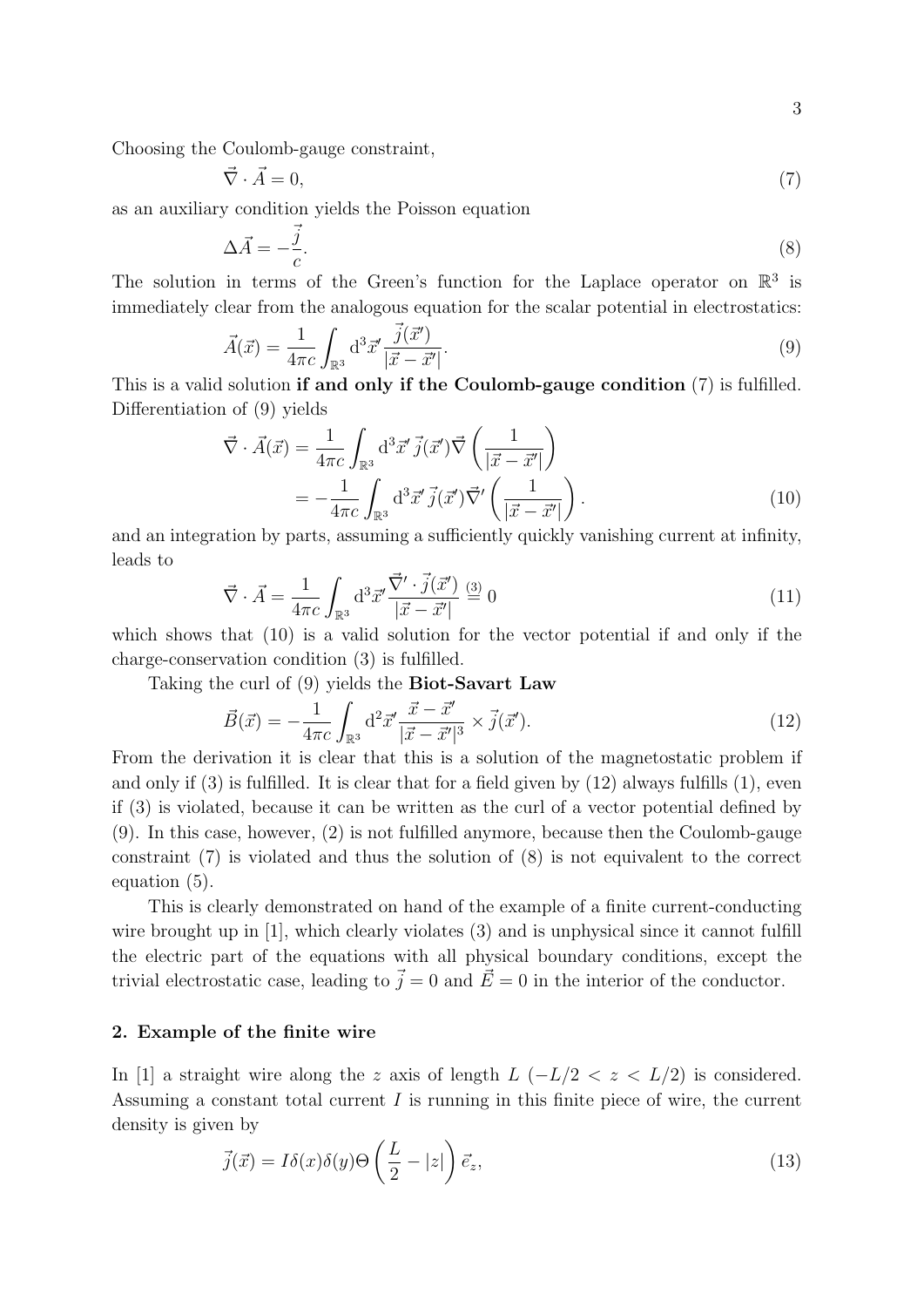where  $\delta$  denotes the Dirac- $\delta$  distribution and  $\Theta$  the Heaviside-unit-step function. It is clear from the very beginning that this violates (3), because by a straight-forward differentiation one finds

$$
\vec{\nabla} \cdot \vec{j}(\vec{x}) = I\delta(x)\delta(y) \left[ \delta\left(z + \frac{L}{2}\right) - \delta\left(z + \frac{L}{2}\right) \right] \neq 0. \tag{14}
$$

Using nevertheless  $(12)$  gives after the trivial integration over x and y

$$
\vec{B}(\vec{x}) = +\frac{I}{4\pi c} \vec{e}_z \times \vec{x} \int_{-L/2}^{L/2} dz' \frac{1}{[x^2 + y^2 + (z - z')^2]^3}
$$
\n
$$
= \frac{I}{4\pi c R} \vec{e}_\vartheta \left[ \frac{L - 2z}{\sqrt{4R^2 + (2z - L)^2}} + \frac{L + 2z}{\sqrt{4R^2 + (2z + L)^2}} \right],\tag{15}
$$

where we have introduced the standard cylinder coordinates  $(R, \vartheta, z)$ . Evaluating the curl of  $(15)$  reveals that this result does not solve the Ampère Law  $(2)$  as expected from the violation of the charge-conservation constraint (3). Taking the curl of (15) by performing the derivatives, one indeed gets

$$
\vec{\nabla} \times \vec{B} = \frac{J}{\pi c} \left\{ \frac{2R\vec{e}_R + (2z - L)\vec{e}_z}{[4R^2 + (2z - L)^2]^{3/2}} - \frac{2R\vec{e}_R - (2z + L)\vec{e}_z}{[4R^2 + (2z + L)^2]^{3/2}} \right\} \neq \frac{1}{c} \vec{j}.
$$
 (16)

Strictly speaking this evaluation is valid only at the non-singular points of  $\vec{B}$ , but that's only the z axis, and for  $R \neq 0$  we should obtain 0 for (2) to hold, and that is not the case! Thus, indeed the Biot-Savart Law (12) is not a solution of (2). Of course (15) fulfills (1), as expected from the above derivation of the Biot-Savart Law. A straight-forward evaluation confirms

$$
\vec{\nabla} \cdot \vec{B} = 0. \tag{17}
$$

The same result can also be achieved by evaluating the vector potential according to  $(9)$ :

$$
\vec{A}(\vec{x}) = \frac{I\vec{e}_z}{4\pi c} \int_{-L/2}^{L/2} dz' \frac{1}{\sqrt{R^2 + (z - z')^2}} \n= \frac{I\vec{e}_z}{4\pi c} \ln \left( \frac{2z + L + \sqrt{4R^2 + (2z + L)^2}}{2z - L + \sqrt{4R^2 + (2z - L)^2}} \right).
$$
\n(18)

Indeed, taking the curl leads back to  $(15)$ . Here the flaw according to the nonconservation of electric charge can be seen from the fact that

$$
\vec{\nabla} \cdot \vec{A} = \frac{I}{2\pi c} \left[ \frac{1}{\sqrt{4R^2 + (2z + L)^2}} - \frac{1}{\sqrt{4R^2 + (2z - L)^2}} \right] \neq 0. \tag{19}
$$

As is clear from the derivation above, (9) provides a correct solution of the magnetostatic Maxwell equations in terms of a vector potential if and only if the Coulomb-gauge constraint  $(7)$  is fulfilled. Of course,  $(18)$  is a solution of  $(8)$  for the current density  $(13)$ , but since (7) is not fulfilled, that is *not* the same as  $\vec{\nabla} \times (\vec{\nabla} \times \vec{A})$  entering the correct equation (5), as we have already shown in (16).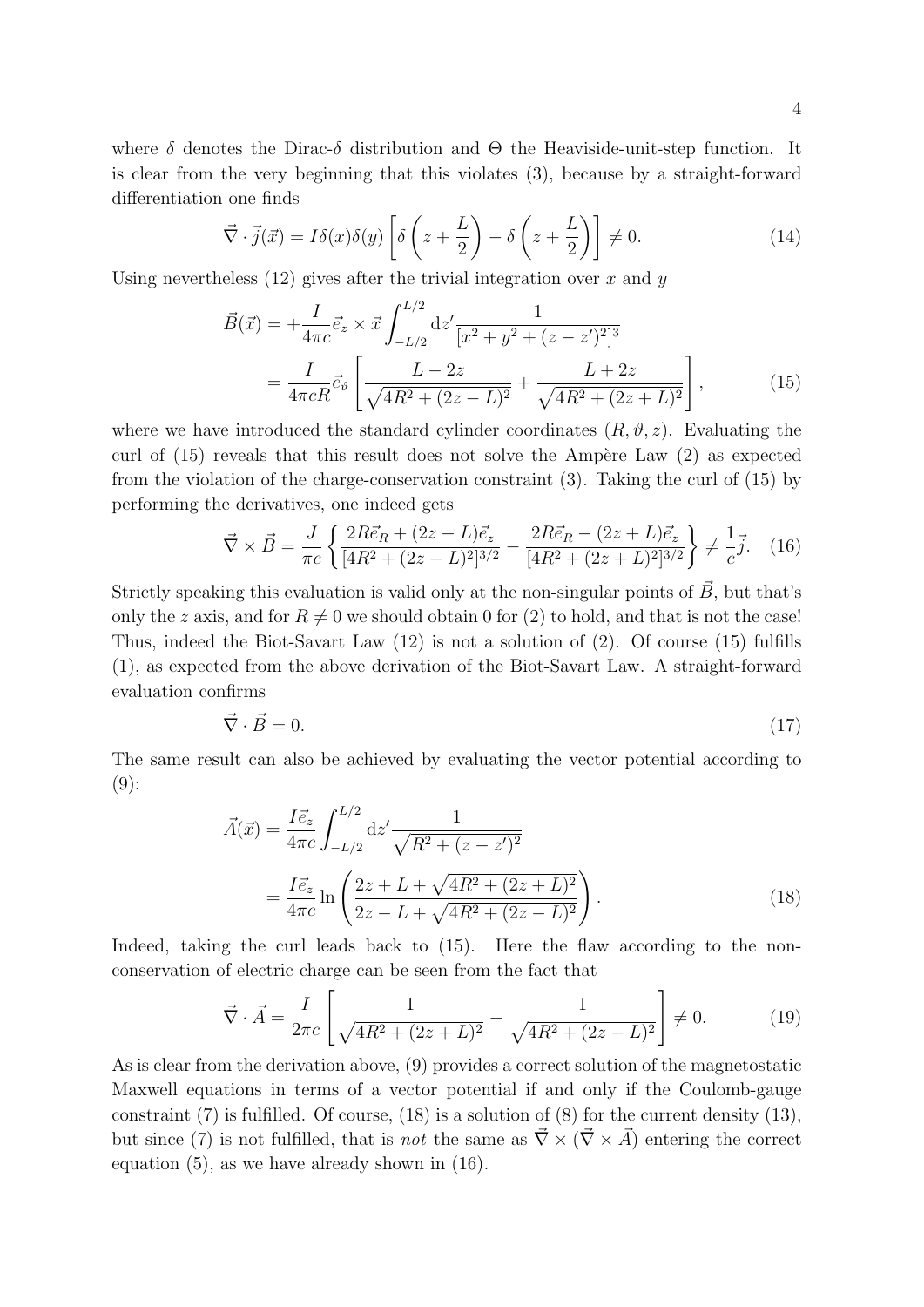Another way to accommodate the idea of a wire of finite length carrying a constant current with classical electrodynamics has been provided in [5]. There the violation of current conservation has been fixed by introducing time-varying point charges at the end of the wire such that the full equation of continuity,

$$
\partial_t \rho + \vec{\nabla} \cdot \vec{j} = 0,\tag{20}
$$

is fulfilled by setting

$$
\rho = (Q_0 - It)\delta(x)\delta(y)\left[\delta\left(z + \frac{L}{2}\right) - \delta\left(z + \frac{L}{2}\right)\right],\tag{21}
$$

where  $Q_0$  is an arbitrary integration constant. Then, of course, the problem is not static anymore, and one has to solve for the full time-dependent problem, using the retarded potentials in Lorenz gauge or, equivalently, Jefimenko's equations. As it turns out the exact magnetic field of this charge-current configuration is then indeed given by  $(15)\ddagger$ , but of course the electric field is necessarily time-dependent, and thus the electromagnetic field does not fulfill the static Ampère Law anymore but the full Maxwell-Ampére Law, including the "displacement current", i.e.,

$$
\vec{\nabla} \times \vec{B} - \frac{1}{c} \partial_t \vec{E} = \frac{1}{c} \vec{j}.
$$
\n(22)

In any case the magnetic field (15) cannot be the solution of an entirely static situation due to the violation of charge conservation, as explained above.

## 3. The limit of an infinitely long wire

Contrary to the finite wire the simple well-known example of a wire of infinite length is a valid idealization of physically realizable processes since from (14) it immediately follows that the charge-conservation constraint (3) is fulfilled. Indeed, in this limit (15) becomes

$$
\vec{B}(\vec{x}) = \frac{I}{2\pi cR}\vec{e}_{\theta},\tag{23}
$$

which is more easily found by applying the circuital law in integral form using the symmetries of the problem, which directly leads to the ansatz  $\vec{B}(\vec{x}) = B_{\theta}(R)\vec{e}_{\theta}$ . Using this expression in the integral form of (2) immediately results in (23).

Indeed, it is easy to see that (23) has a vanishing curl everywhere except along the z axis, where the field is singular due to the singular current-density distribution. A careful analysis, using the convolution with arbitrary test functions shows that (23) indeed fulfills (2) with the initially given current density (13) which in this case simplifies to

$$
\vec{j}(\vec{x}) = I\delta(x)\delta(y)\vec{e}_z.
$$
\n(24)

‡ Note that in [5] the usual Gaussian units have been used, while in this paper I use the rationalized Heaviside-Lorentz units.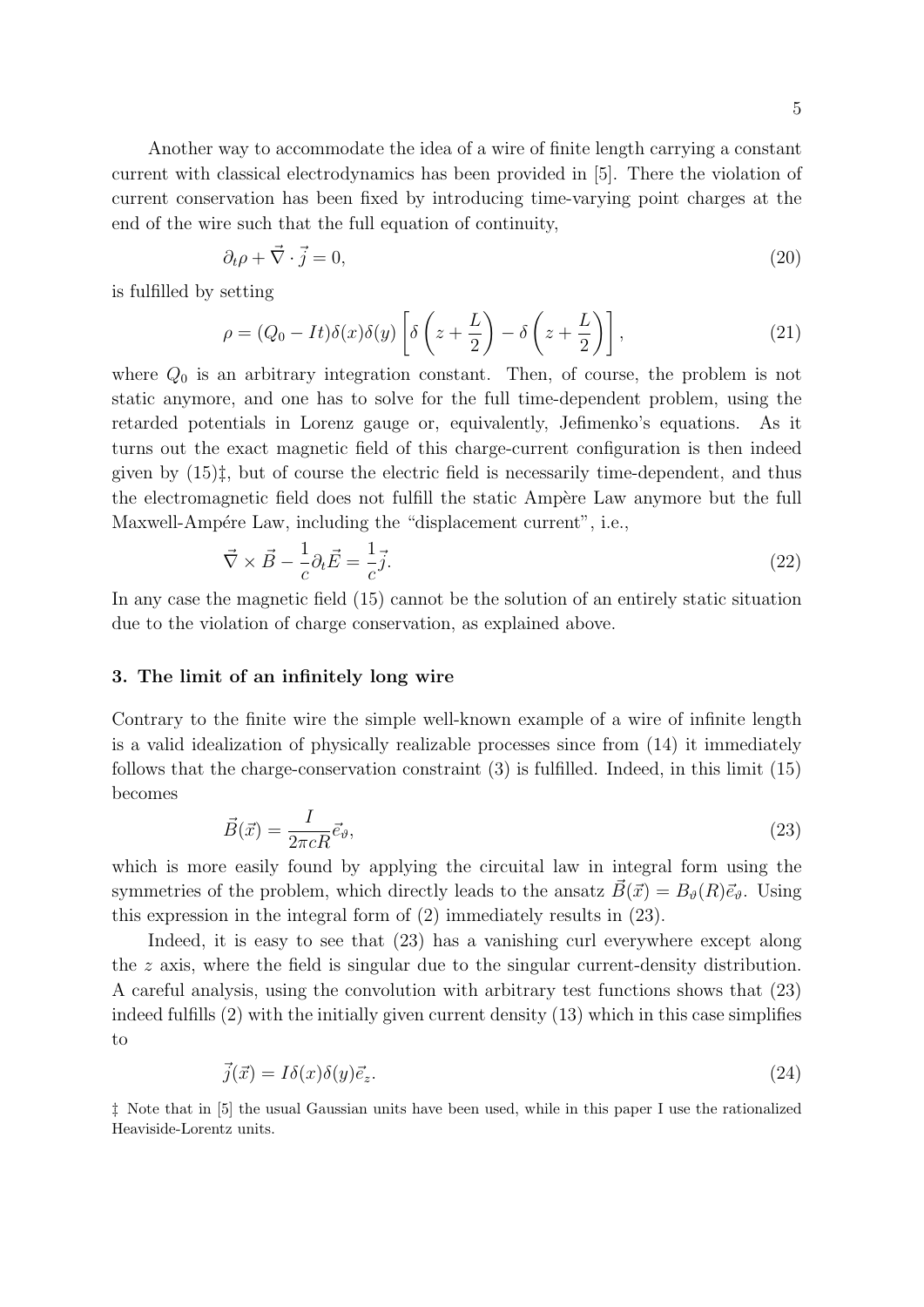The evaluation of the vector potential with (9) leads to a diverging integral. Indeed for  $L \rightarrow \infty$  (18) becomes

$$
\vec{A}(\vec{x}) = \frac{I\vec{e}_z}{2\pi c} \left[ \ln\left(\frac{L}{R}\right) + \mathcal{O}(L^{-2}) \right]. \tag{25}
$$

Of course, a vector potential for (23) exists. It can be found by adding the gradient field

$$
\vec{A}_2(\vec{x}) = \frac{I\vec{e}_z}{2\pi c} \ln\left(\frac{R_0}{L}\right) = \vec{\nabla} \left[\frac{Iz}{2\pi c} \ln\left(\frac{R_0}{L}\right)\right]
$$
\n(26)

to (25), leading to

$$
\vec{A}'(\vec{x}) = \frac{I\vec{e}_z}{2\pi c} \ln\left(\frac{R_0}{R}\right) \tag{27}
$$

with an arbitrary constant  $R_0$ , which has no physical meaning since changing it amounts to a pure gauge transformation, which is of no effect for the magnetic field. Taking the curl of (27) indeed leads back to (23).

#### 4. Conclusions

The above considerations show that the chosen example in [1] is misleading in that it uses the Biot-Savart Law in a situation, where it is not applicable due to the lack of charge conservation in the ansatz for the stationary current. This is a common mistake made by students in introductory courses on electromagnetism and should be avoided by stressing the importance of performing all the consistency checks, i.e., by checking that the Biot-Savart Law really leads back to the given current density when taking the curl of the  $\vec{B}$  field evaluated from it. Students should also learn to always check whether the given current density fulfills the charge-conservation constraint  $(3)$ , because otherwise the Ampère Law can never be fulfilled, and the Biot-Savart Law cannot lead to a proper solution of the magnetostatic Maxwell equations.

Also the necessity to revise Ampère's Circuital Law for some didactical reasons is unjustified, since it is generally valid in local form and thus, due to Stokes's integral theorem also in integral form for any surface  $F$  with a boundary  $\partial F$ 

$$
\int_{\partial F} d\vec{x} \cdot \vec{B} = \int_{F} d^{2} \vec{F} \cdot (\vec{\nabla} \times \vec{B}) = \frac{1}{c} \int_{F} d^{2} \vec{F} \cdot \vec{j}.
$$
\n(28)

Of course, again it is only a consistent relation, if the charge-conservation constraint (3) is fulfilled.

A necessity of a reformulation of Ampère's Circuital Law would imply nothing less than the failure of Maxwell's equations for the special case of stationary sources and fields. Given the tremendous success of classical and quantum electrodynamics in describing electromagnetic phenomena, the necessity for a revision of the Maxwell theory is pretty unlikely.

Finally we note that the above flaw is not due to the idealized situation of a thin wire (treated as a wire with vanishing radial extension) but due to the impossibility to